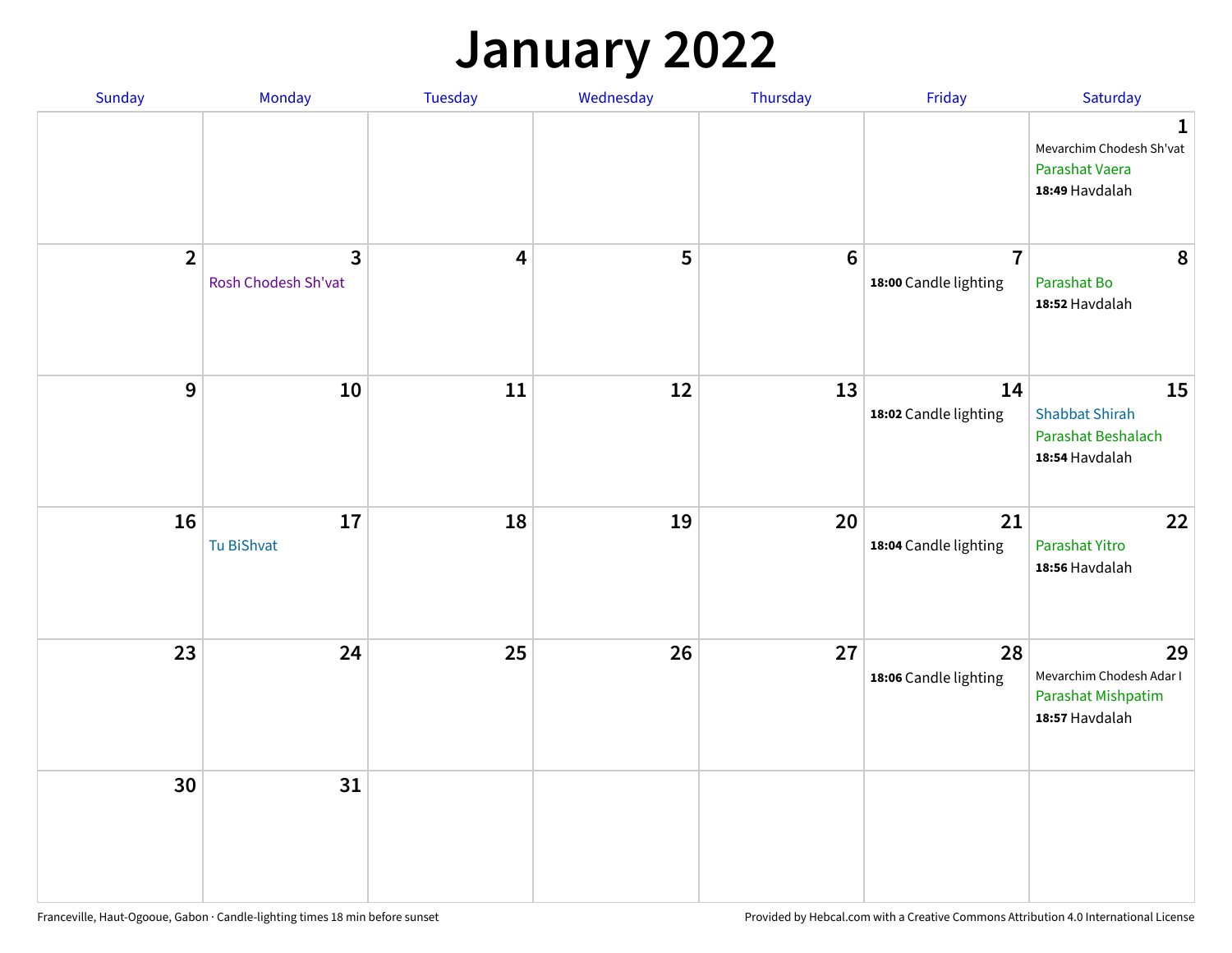# **February 2022**

| Sunday | Monday         | <b>Tuesday</b>                      | Wednesday                             | Thursday | Friday                                           | Saturday                                                                                          |
|--------|----------------|-------------------------------------|---------------------------------------|----------|--------------------------------------------------|---------------------------------------------------------------------------------------------------|
|        |                | $\mathbf{1}$<br>Rosh Chodesh Adar I | $\overline{2}$<br>Rosh Chodesh Adar I | 3        | $\overline{\mathbf{4}}$<br>18:06 Candle lighting | 5<br>Parashat Terumah<br>18:57 Havdalah                                                           |
| $6\,$  | $\overline{7}$ | 8                                   | 9                                     | 10       | 11<br>18:06 Candle lighting                      | 12<br>Parashat Tetzaveh<br>18:56 Havdalah                                                         |
| 13     | 14             | 15<br><b>Purim Katan</b>            | 16                                    | 17       | 18<br>18:06 Candle lighting                      | 19<br>Parashat Ki Tisa<br>18:55 Havdalah                                                          |
| 20     | 21             | 22                                  | 23                                    | 24       | 25<br>18:05 Candle lighting                      | 26<br><b>Shabbat Shekalim</b><br>Mevarchim Chodesh Adar II<br>Parashat Vayakhel<br>18:54 Havdalah |
| 27     | 28             |                                     |                                       |          |                                                  |                                                                                                   |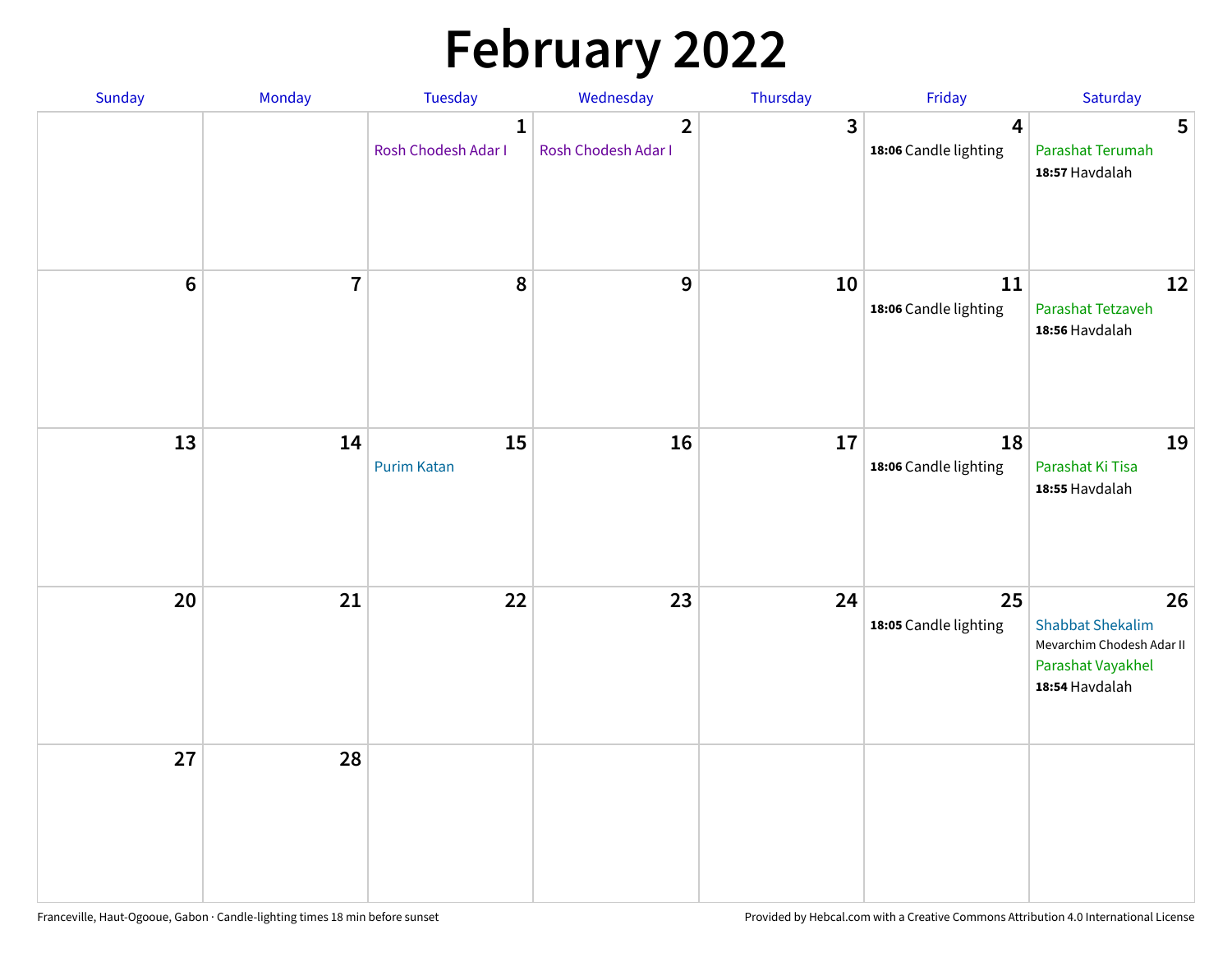## **March 2022**

| Sunday         | Monday         | Tuesday      | Wednesday                                                                                | Thursday                  | Friday                                              | Saturday                                                                                   |
|----------------|----------------|--------------|------------------------------------------------------------------------------------------|---------------------------|-----------------------------------------------------|--------------------------------------------------------------------------------------------|
|                |                | $\mathbf{1}$ | $\overline{2}$                                                                           | 3<br>Rosh Chodesh Adar II | 4<br>Rosh Chodesh Adar II<br>18:03 Candle lighting  | 5<br>Parashat Pekudei<br>18:52 Havdalah                                                    |
| $6\phantom{1}$ | $\overline{7}$ | 8            | $9$                                                                                      | 10                        | 11<br>18:01 Candle lighting                         | 12<br><b>Shabbat Zachor</b><br>Parashat Vayikra<br>18:50 Havdalah                          |
| 13             | 14             | 15           | 16<br>05:10 Fast begins<br><b>Ta'anit Esther</b><br>18:43 Fast ends<br><b>Erev Purim</b> | 17<br>Purim               | 18<br><b>Shushan Purim</b><br>17:59 Candle lighting | 19<br>Parashat Tzav<br>18:47 Havdalah                                                      |
| 20             | 21             | 22           | 23                                                                                       | 24                        | 25<br>17:56 Candle lighting                         | 26<br><b>Shabbat Parah</b><br>Mevarchim Chodesh Nisan<br>Parashat Shmini<br>18:45 Havdalah |
| 27             | 28             | 29           | 30                                                                                       | 31                        |                                                     |                                                                                            |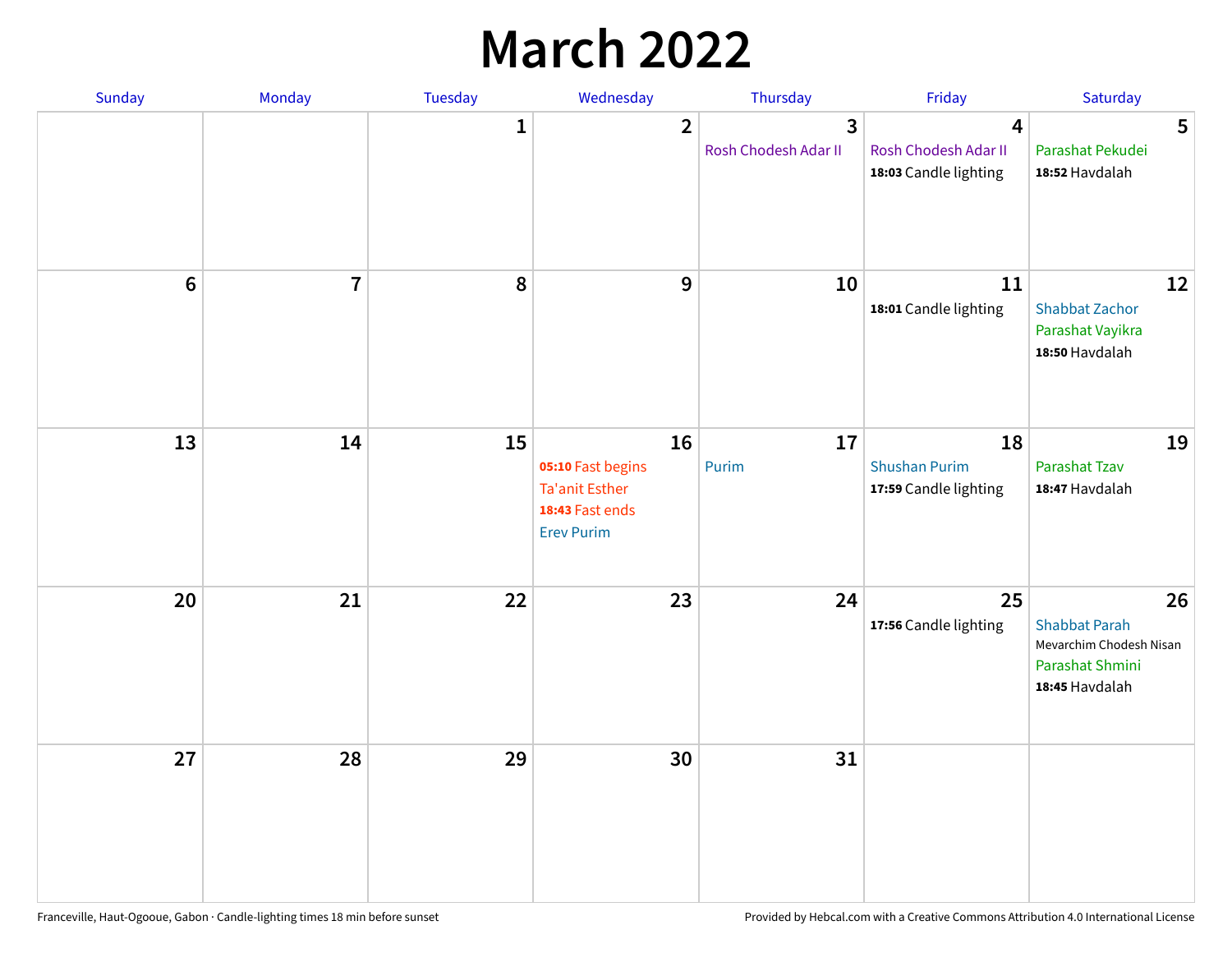## **April 2022**

| Sunday                                   | Monday                  | <b>Tuesday</b>         | Wednesday             | Thursday                                        | Friday                                                                                            | Saturday                                                                                                            |
|------------------------------------------|-------------------------|------------------------|-----------------------|-------------------------------------------------|---------------------------------------------------------------------------------------------------|---------------------------------------------------------------------------------------------------------------------|
|                                          |                         |                        |                       |                                                 | 1<br>17:54 Candle lighting                                                                        | $\overline{2}$<br><b>Shabbat HaChodesh</b><br><b>Rosh Chodesh Nisan</b><br><b>Parashat Tazria</b><br>18:43 Havdalah |
| 3                                        | $\overline{\mathbf{4}}$ | 5                      | $6\phantom{1}6$       | $\overline{7}$                                  | 8<br>17:51 Candle lighting                                                                        | 9<br><b>Shabbat HaGadol</b><br>Parashat Metzora<br>18:41 Havdalah                                                   |
| 10                                       | 11<br>Yom HaAliyah      | 12                     | 13                    | 14                                              | 15<br>05:02 Fast begins<br><b>Ta'anit Bechorot</b><br><b>Erev Pesach</b><br>17:49 Candle lighting | 16<br>Pesach I<br>18:39 Candle lighting                                                                             |
| 17<br><b>Pesach II</b><br>18:39 Havdalah | 18<br>Pesach III (CH"M) | 19<br>Pesach IV (CH"M) | 20<br>Pesach V (CH"M) | 21<br>Pesach VI (CH"M)<br>17:48 Candle lighting | 22<br><b>Pesach VII</b><br>17:48 Candle lighting                                                  | 23<br><b>Pesach VIII</b><br>18:37 Havdalah                                                                          |
| 24                                       | 25                      | 26                     | 27                    | 28<br>Yom HaShoah                               | 29<br>17:46 Candle lighting                                                                       | 30<br>Mevarchim Chodesh Iyyar<br>Parashat Achrei Mot<br>18:36 Havdalah                                              |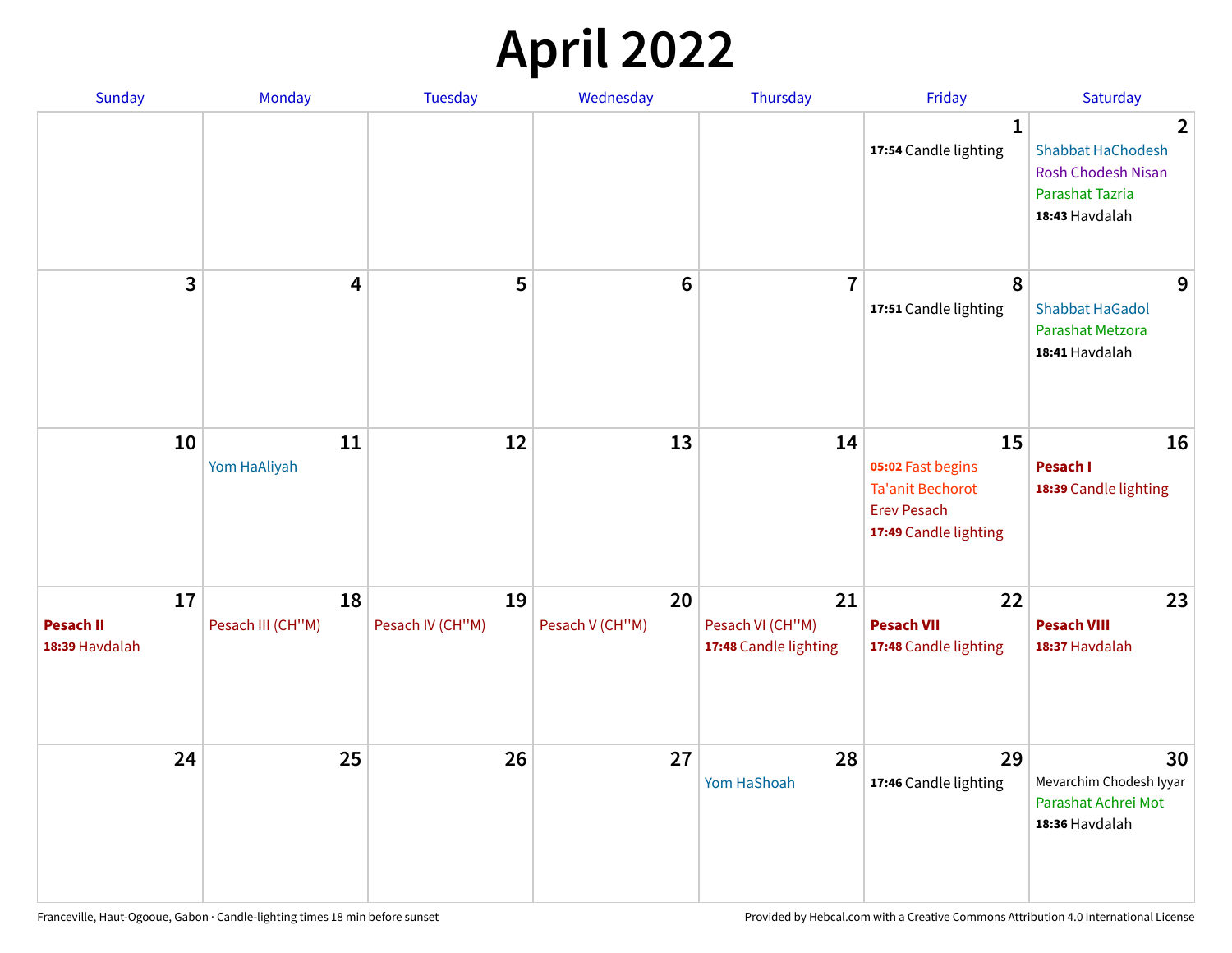## **May 2022**

| Sunday                             | Monday                               | Tuesday                  | Wednesday          | Thursday            | Friday                                   | Saturday                                                               |
|------------------------------------|--------------------------------------|--------------------------|--------------------|---------------------|------------------------------------------|------------------------------------------------------------------------|
| $\mathbf{1}$<br>Rosh Chodesh Iyyar | $\overline{2}$<br>Rosh Chodesh Iyyar | 3                        | 4<br>Yom HaZikaron | 5<br>Yom HaAtzma'ut | $6\phantom{1}6$<br>17:45 Candle lighting | $\overline{7}$<br>Parashat Kedoshim<br>18:36 Havdalah                  |
| $\pmb{8}$                          | $\mathbf{9}$                         | 10                       | 11                 | 12                  | 13<br>17:45 Candle lighting              | 14<br>Parashat Emor<br>18:36 Havdalah                                  |
| 15<br>Pesach Sheni                 | 16                                   | 17                       | 18                 | 19<br>Lag BaOmer    | 20<br>17:45 Candle lighting              | 21<br>Parashat Behar<br>18:36 Havdalah                                 |
| 22                                 | 23                                   | 24                       | 25                 | 26                  | 27<br>17:45 Candle lighting              | 28<br>Mevarchim Chodesh Sivan<br>Parashat Bechukotai<br>18:37 Havdalah |
| 29<br>Yom Yerushalayim             | 30                                   | 31<br>Rosh Chodesh Sivan |                    |                     |                                          |                                                                        |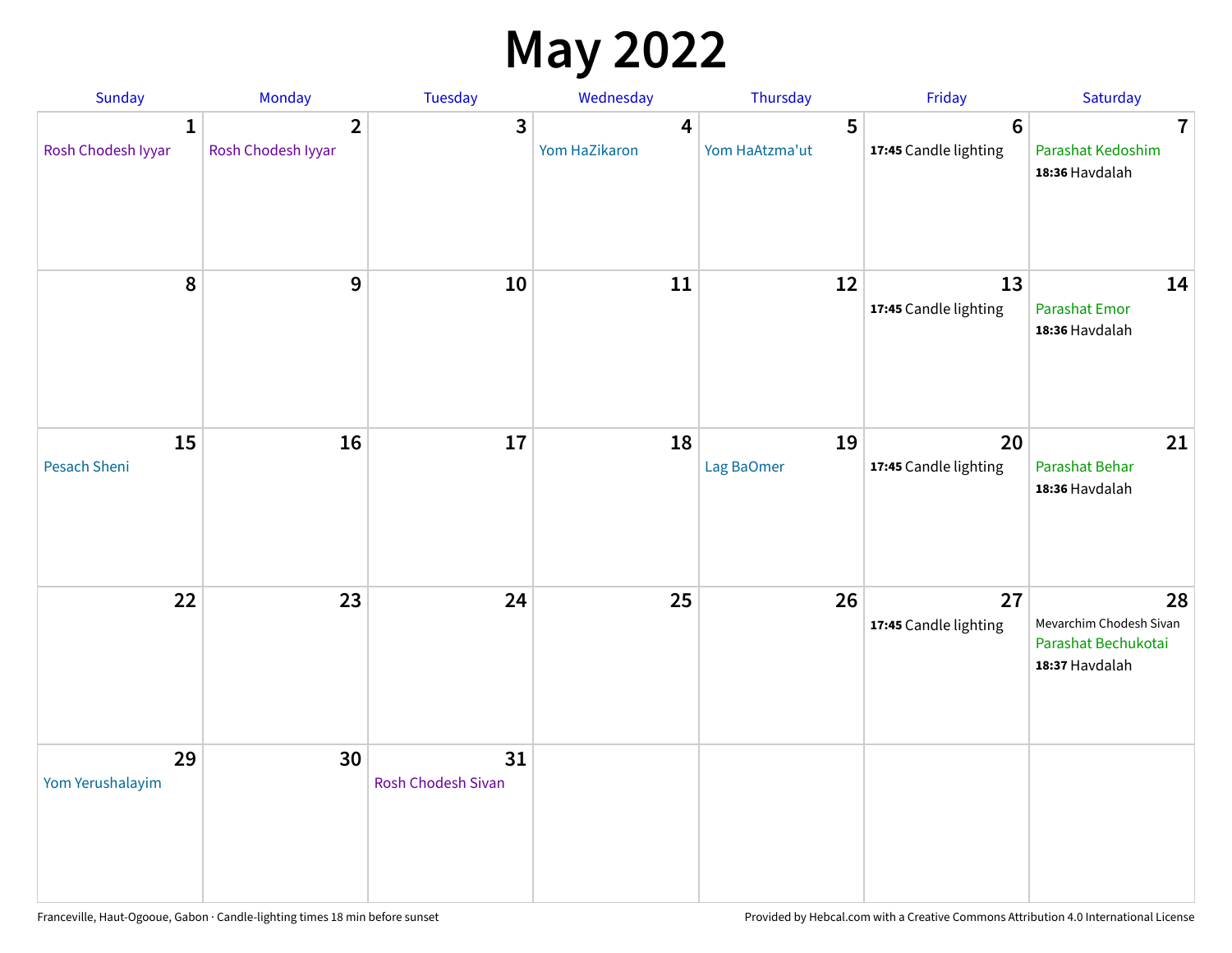#### **June 2022**

| Sunday                                         | Monday                                                | Tuesday        | Wednesday                       | Thursday                        | Friday                      | Saturday                                                               |
|------------------------------------------------|-------------------------------------------------------|----------------|---------------------------------|---------------------------------|-----------------------------|------------------------------------------------------------------------|
|                                                |                                                       |                | 1                               | $\overline{2}$                  | 3<br>17:46 Candle lighting  | 4<br><b>Erev Shavuot</b><br>Parashat Bamidbar<br>18:38 Candle lighting |
| 5<br><b>Shavuot I</b><br>18:38 Candle lighting | $6\phantom{1}$<br><b>Shavuot II</b><br>18:39 Havdalah | $\overline{7}$ | 8                               | 9                               | 10<br>17:48 Candle lighting | 11<br><b>Parashat Nasso</b><br>18:40 Havdalah                          |
| 12                                             | 13                                                    | 14             | 15                              | 16                              | 17<br>17:49 Candle lighting | 18<br>Parashat Beha'alotcha<br>18:41 Havdalah                          |
| 19                                             | 20                                                    | 21             | 22                              | 23                              | 24<br>17:50 Candle lighting | 25<br>Mevarchim Chodesh Tamuz<br>Parashat Sh'lach<br>18:43 Havdalah    |
| 26                                             | 27                                                    | 28             | 29<br><b>Rosh Chodesh Tamuz</b> | 30<br><b>Rosh Chodesh Tamuz</b> |                             |                                                                        |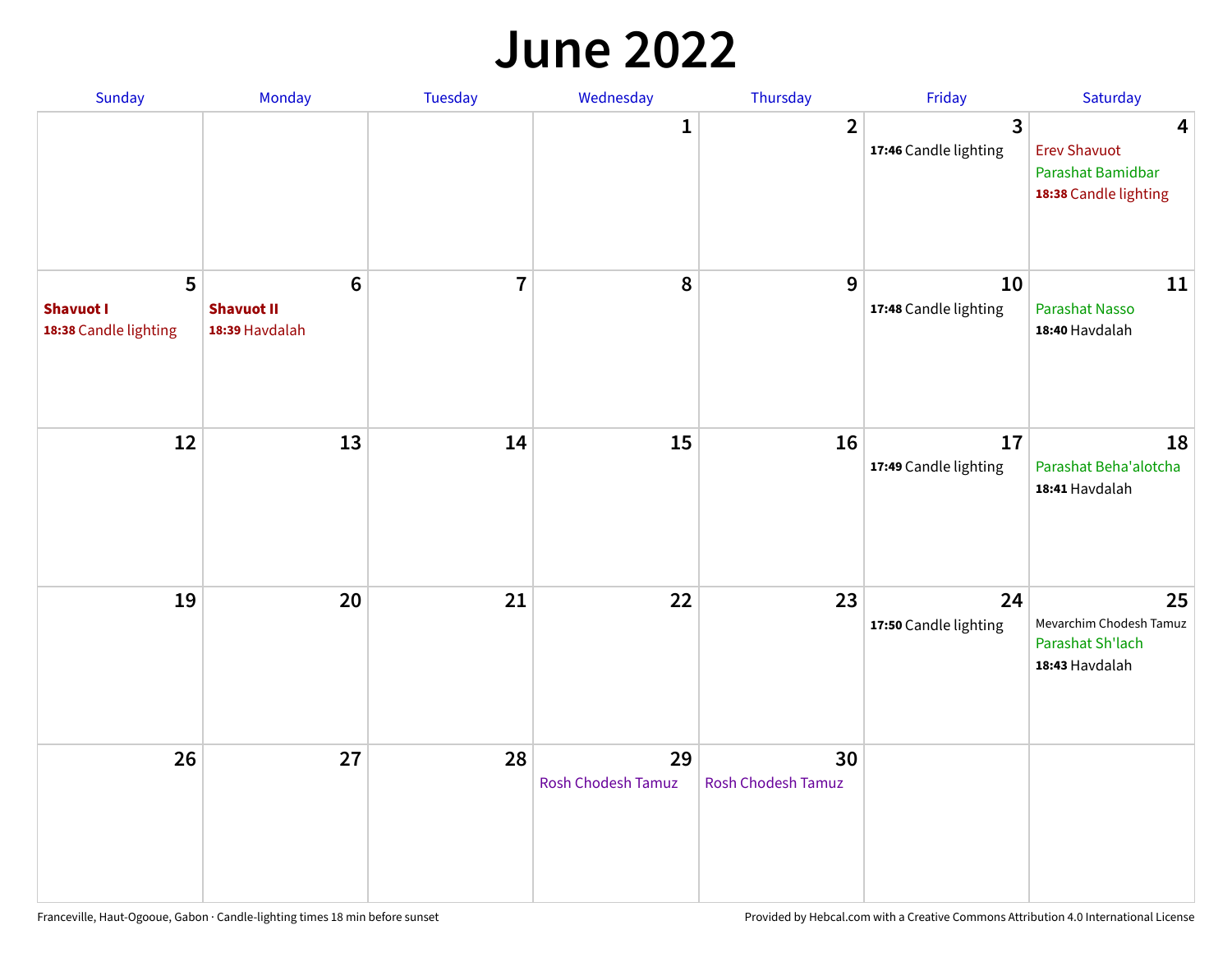## **July 2022**

| Sunday                                                           | Monday                  | Tuesday | Wednesday | Thursday       | Friday                                         | Saturday                                                                |
|------------------------------------------------------------------|-------------------------|---------|-----------|----------------|------------------------------------------------|-------------------------------------------------------------------------|
|                                                                  |                         |         |           |                | $\mathbf{1}$<br>17:52 Candle lighting          | $\overline{2}$<br>Parashat Korach<br>18:44 Havdalah                     |
| $\mathbf{3}$                                                     | $\overline{\mathbf{4}}$ | 5       | $\bf 6$   | $\overline{7}$ | $\pmb{8}$<br>17:53 Candle lighting             | 9<br>Parashat Chukat<br>18:45 Havdalah                                  |
| 10                                                               | 11                      | 12      | 13        | 14             | 15<br>17:54 Candle lighting                    | 16<br><b>Parashat Balak</b><br>18:46 Havdalah                           |
| 17<br>05:05 Fast begins<br><b>Tzom Tammuz</b><br>18:40 Fast ends | 18                      | 19      | 20        | 21             | 22<br>17:55 Candle lighting                    | 23<br>Mevarchim Chodesh Av<br><b>Parashat Pinchas</b><br>18:46 Havdalah |
| 24                                                               | 25                      | 26      | 27        | 28             | 29<br>Rosh Chodesh Av<br>17:55 Candle lighting | 30<br>Parashat Matot-Masei<br>18:46 Havdalah                            |
| 31                                                               |                         |         |           |                |                                                |                                                                         |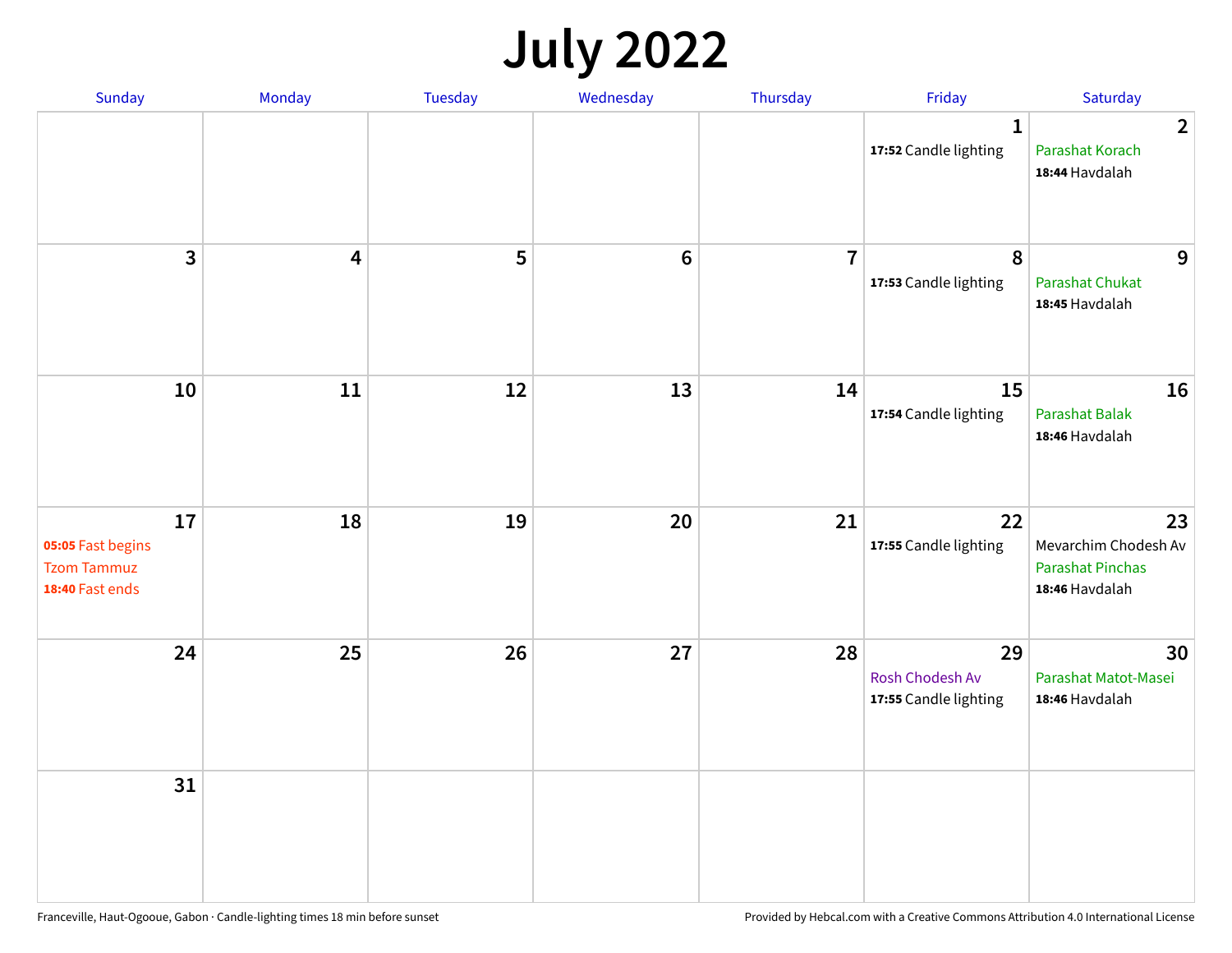## **August 2022**

| Sunday                                                      | Monday       | Tuesday      | Wednesday | Thursday | Friday                                 | Saturday                                                                                                                |
|-------------------------------------------------------------|--------------|--------------|-----------|----------|----------------------------------------|-------------------------------------------------------------------------------------------------------------------------|
|                                                             | $\mathbf{1}$ | $\mathbf{2}$ | 3         | 4        | 5<br>17:55 Candle lighting             | $6\phantom{1}6$<br><b>Shabbat Chazon</b><br>18:13 Fast begins<br>Erev Tish'a B'Av<br>Parashat Devarim<br>18:45 Havdalah |
| $\overline{7}$<br>Tish'a B'Av (observed)<br>18:39 Fast ends | 8            | 9            | 10        | 11       | 12<br>Tu B'Av<br>17:54 Candle lighting | 13<br><b>Shabbat Nachamu</b><br>Parashat Vaetchanan<br>18:44 Havdalah                                                   |
| 14                                                          | 15           | 16           | 17        | 18       | 19<br>17:53 Candle lighting            | 20<br>Mevarchim Chodesh Elul<br>Parashat Eikev<br>18:42 Havdalah                                                        |
| 21                                                          | 22           | 23           | 24        | 25       | 26<br>17:51 Candle lighting            | 27<br>Rosh Chodesh Elul<br>Parashat Re'eh<br>18:41 Havdalah                                                             |
| 28<br>Rosh Hashana LaBehemot<br>Rosh Chodesh Elul           | 29           | 30           | 31        |          |                                        |                                                                                                                         |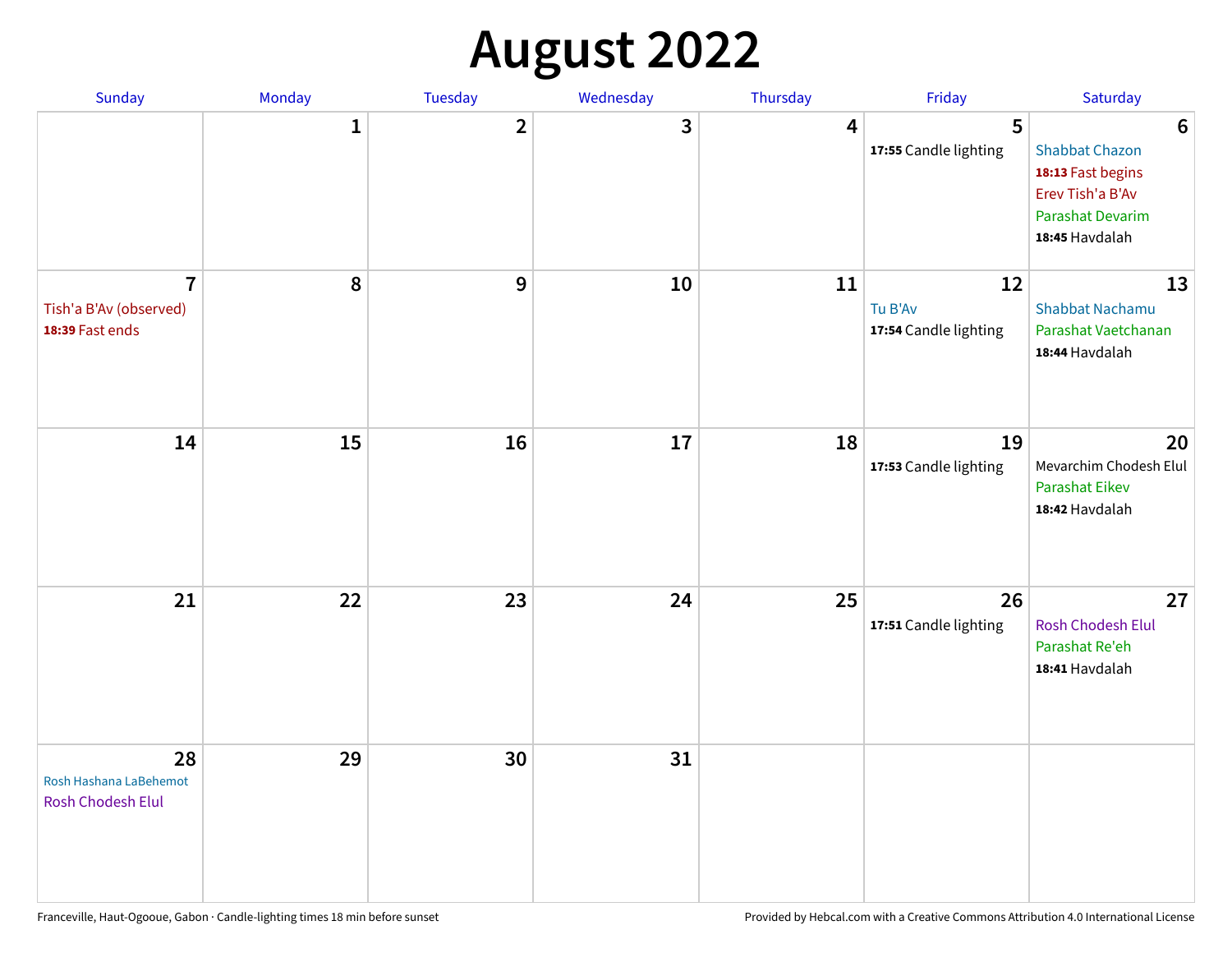## **September 2022**

| Sunday                                           | Monday                                           | Tuesday                                        | Wednesday                                                          | Thursday     | Friday                                  | Saturday                                                  |
|--------------------------------------------------|--------------------------------------------------|------------------------------------------------|--------------------------------------------------------------------|--------------|-----------------------------------------|-----------------------------------------------------------|
|                                                  |                                                  |                                                |                                                                    | $\mathbf{1}$ | $\overline{2}$<br>17:49 Candle lighting | 3<br><b>Parashat Shoftim</b><br>18:38 Havdalah            |
| $\overline{\mathbf{4}}$                          | 5                                                | $6\phantom{1}6$                                | $\overline{7}$                                                     | 8            | 9<br>17:47 Candle lighting              | 10<br>Parashat Ki Teitzei<br>18:36 Havdalah               |
| 11                                               | 12                                               | 13                                             | 14                                                                 | 15           | 16<br>17:45 Candle lighting             | 17<br>Leil Selichot<br>Parashat Ki Tavo<br>18:34 Havdalah |
| 18                                               | 19                                               | 20                                             | 21                                                                 | 22           | 23<br>17:43 Candle lighting             | 24<br>Parashat Nitzavim<br>18:32 Havdalah                 |
| 25<br>Erev Rosh Hashana<br>17:42 Candle lighting | 26<br>Rosh Hashana 5783<br>18:31 Candle lighting | 27<br><b>Rosh Hashana II</b><br>18:31 Havdalah | 28<br>04:52 Fast begins<br><b>Tzom Gedaliah</b><br>18:25 Fast ends | 29           | 30<br>17:41 Candle lighting             |                                                           |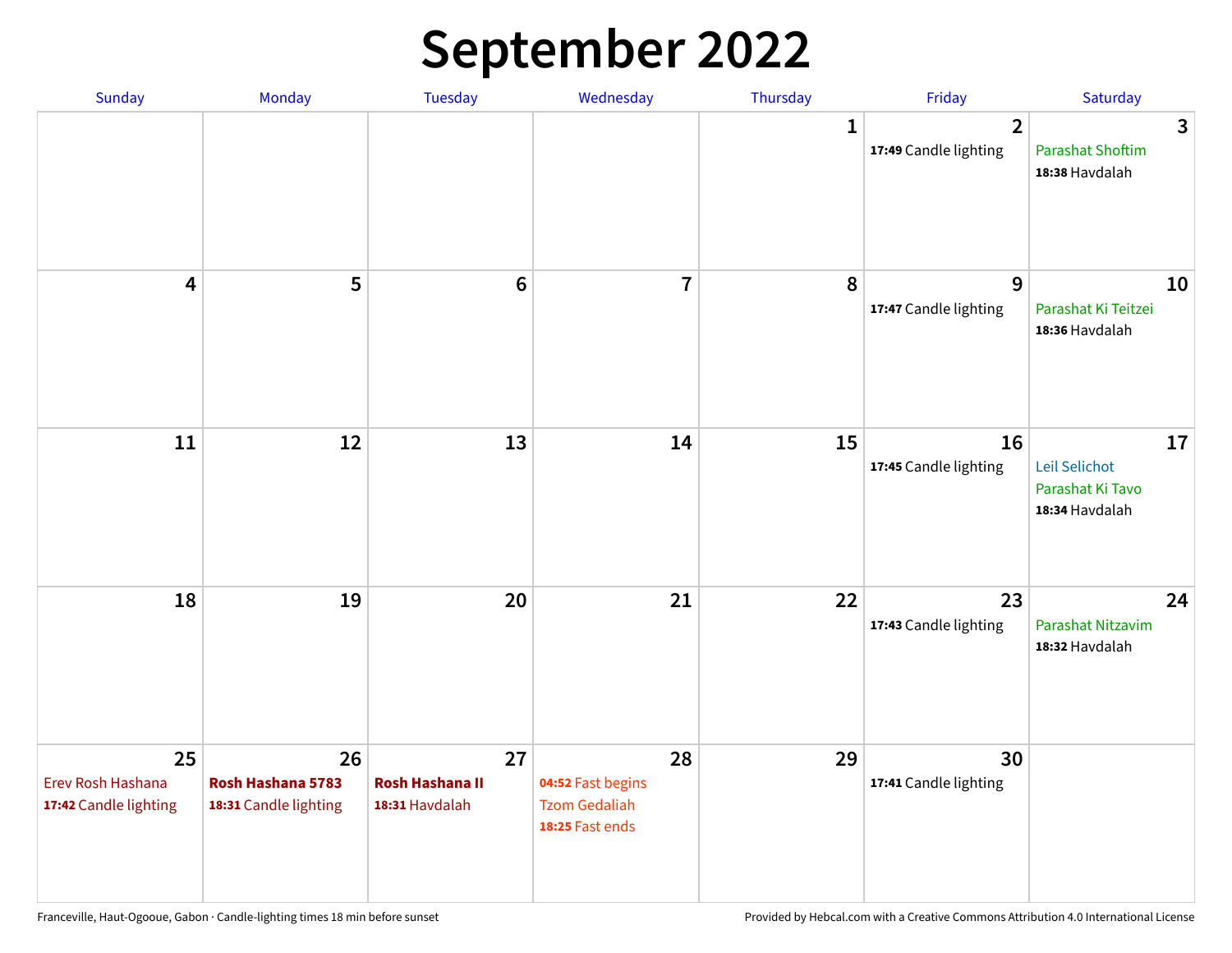## **October 2022**

| Sunday                                                   | Monday                                               | <b>Tuesday</b>                                                    | Wednesday                                | Thursday               | Friday                                         | Saturday                                                                       |
|----------------------------------------------------------|------------------------------------------------------|-------------------------------------------------------------------|------------------------------------------|------------------------|------------------------------------------------|--------------------------------------------------------------------------------|
|                                                          |                                                      |                                                                   |                                          |                        |                                                | 1<br><b>Shabbat Shuva</b><br>Parashat Vayeilech<br>18:30 Havdalah              |
| $\overline{2}$                                           | $\overline{3}$                                       | $\overline{4}$<br><b>Erev Yom Kippur</b><br>17:40 Candle lighting | 5<br><b>Yom Kippur</b><br>18:29 Havdalah | $6\phantom{1}6$        | $\overline{7}$<br>17:39 Candle lighting        | 8<br>Parashat Ha'Azinu<br>18:28 Havdalah                                       |
| 9<br><b>Erev Sukkot</b><br>17:38 Candle lighting         | 10<br><b>Sukkot I</b><br>18:28 Candle lighting       | 11<br><b>Sukkot II</b><br>18:27 Havdalah                          | 12<br>Sukkot III (CH"M)                  | 13<br>Sukkot IV (CH"M) | 14<br>Sukkot V (CH"M)<br>17:37 Candle lighting | 15<br>Sukkot VI (CH"M)<br>18:27 Havdalah                                       |
| 16<br>Sukkot VII (Hoshana Raba)<br>17:37 Candle lighting | 17<br><b>Shmini Atzeret</b><br>18:27 Candle lighting | 18<br><b>Simchat Torah</b><br>18:26 Havdalah                      | 19                                       | 20                     | 21<br>17:36 Candle lighting                    | 22<br>Mevarchim Chodesh Cheshvan<br><b>Parashat Bereshit</b><br>18:26 Havdalah |
| 23                                                       | 24                                                   | 25<br>Rosh Chodesh Cheshvan                                       | 26<br>Rosh Chodesh Cheshvan              | 27                     | 28<br>17:36 Candle lighting                    | 29<br><b>Parashat Noach</b><br>18:26 Havdalah                                  |
| 30                                                       | 31                                                   |                                                                   |                                          |                        |                                                |                                                                                |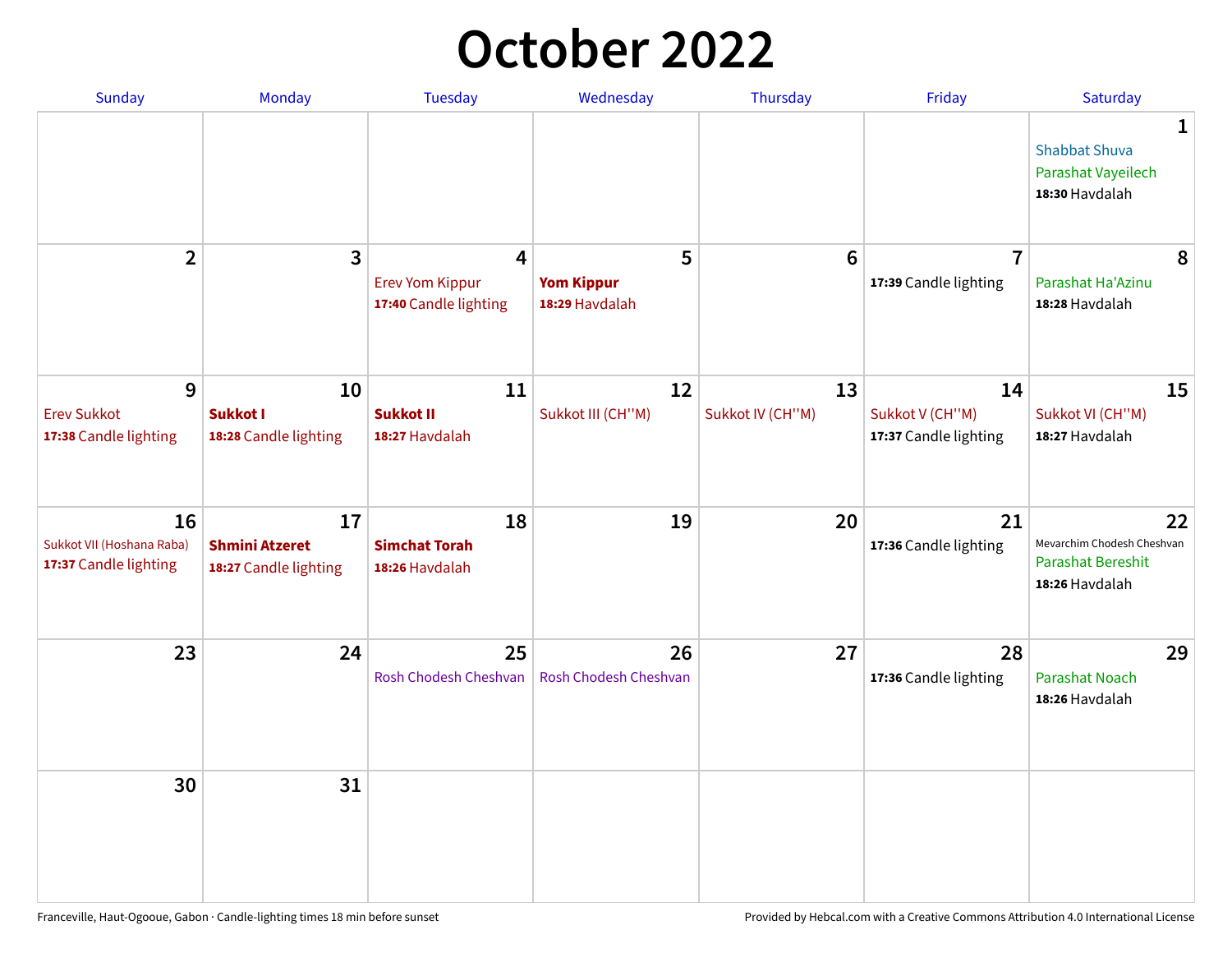## **November 2022**

| Sunday  | Monday         | <b>Tuesday</b>                                 | Wednesday      | Thursday                  | Friday                                             | Saturday                                                                 |
|---------|----------------|------------------------------------------------|----------------|---------------------------|----------------------------------------------------|--------------------------------------------------------------------------|
|         |                | $\mathbf{1}$<br>Yom HaAliyah School Observance | $\overline{2}$ | 3                         | $\overline{\mathbf{4}}$<br>17:36 Candle lighting   | 5<br>Parashat Lech-Lecha<br>18:26 Havdalah                               |
| $\bf 6$ | $\overline{7}$ | 8                                              | 9              | 10                        | 11<br>17:37 Candle lighting                        | 12<br>Parashat Vayera<br>18:28 Havdalah                                  |
| 13      | 14             | 15                                             | 16             | 17                        | 18<br>17:38 Candle lighting                        | 19<br>Mevarchim Chodesh Kislev<br>Parashat Chayei Sara<br>18:30 Havdalah |
| 20      | 21             | 22                                             | 23<br>Sigd     | 24<br>Rosh Chodesh Kislev | 25<br>Rosh Chodesh Kislev<br>17:40 Candle lighting | 26<br><b>Parashat Toldot</b><br>18:32 Havdalah                           |
| 27      | 28             | 29                                             | 30             |                           |                                                    |                                                                          |